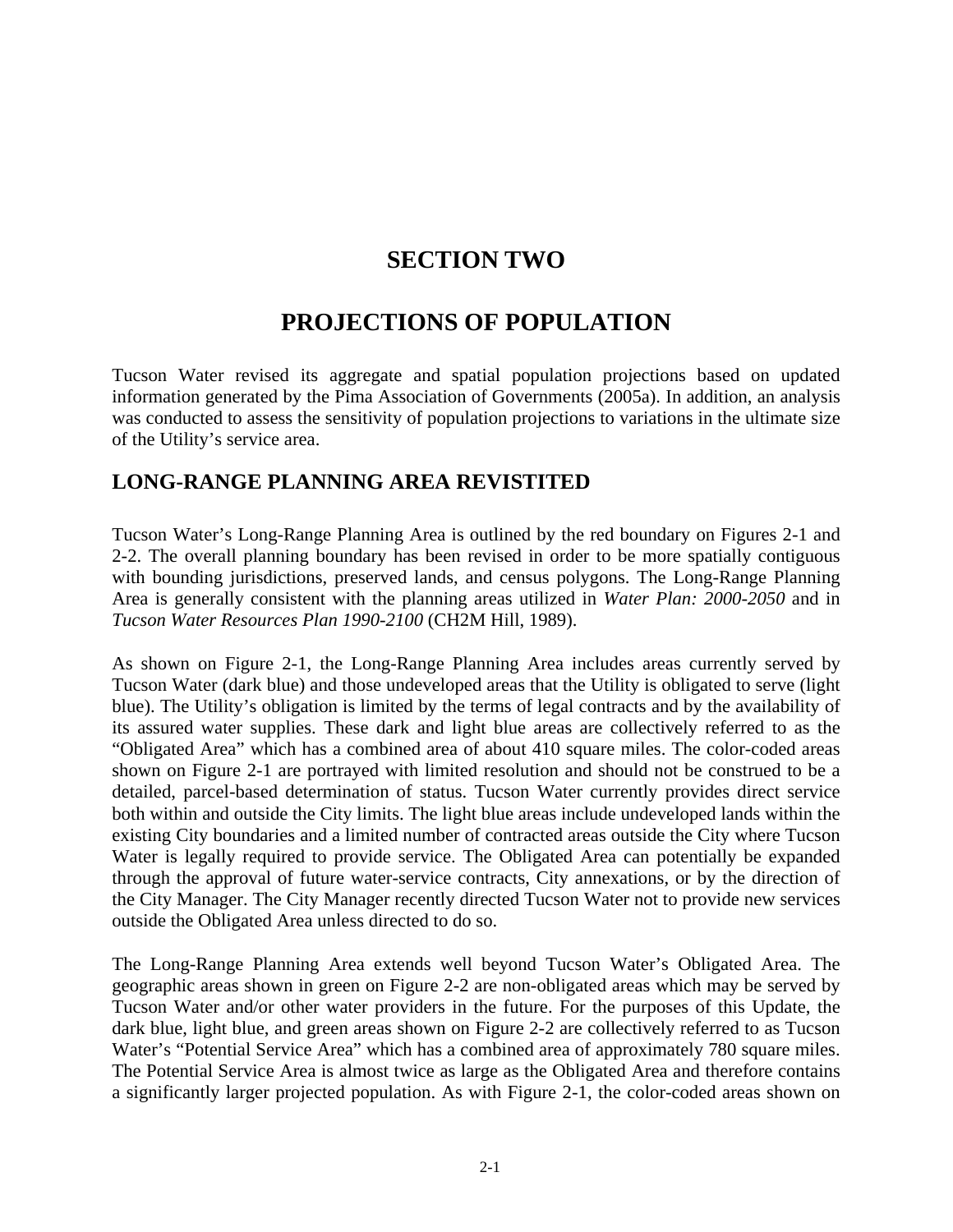

**Figure 2-1:** Tucson Water's Long Range Planning Boundary, Current Service Area, and Obligated Areas Currently Not Served.



**Figure 2-2:** Tucson Water's Long-Range Planning Boundary and Potential Service Area.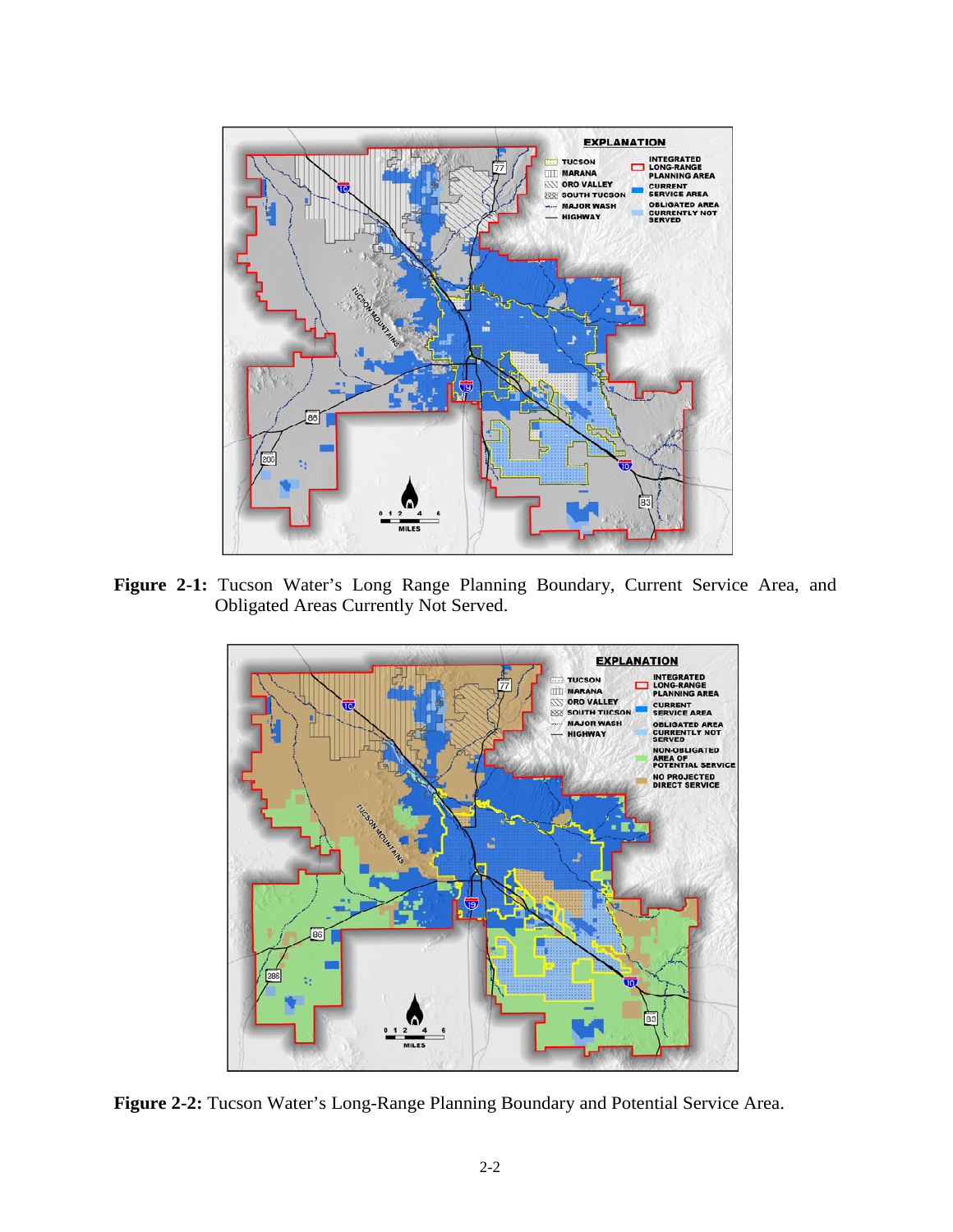Figure 2-2 are portrayed with limited resolution and therefore should not be considered to be a detailed, parcel-based determination of status. As per the City Manager's direction, Tucson Water will only commit to providing new services in areas shown in green when directed to do so.

Areas where Tucson Water has no plans to provide direct service are shown in brown on Figure 2-2. This area includes the many other local water providers who have chosen to pursue their own water-management objectives. The projected population contained within the brown areas is not included in Tucson Water's resource-planning projections. Nonetheless, the Utility has common interests with these providers and is already providing various forms of indirect service to many of them. Tucson Water also works with local water interests to identify and assess possible resource and water-supply arrangements that would be mutually beneficial. More details regarding more recent regional cooperative discussions and initiatives are in Section Seven.

### **POPULATION COUNTS AND PROJECTIONS**

In *Water Plan: 2000-2050*, data sets provided by federal, state, and local governmental agencies were used to project population in the Potential Service Area through 2050. Such population data sets provide a common basis for conducting regional planning efforts. The U.S. Census Bureau provided a count of the local population in *Census 2000* which continues to serve as the decadal baseline. This baseline will be reset after *Census 2010*.

### **Aggregate Population Counts and Projections**

In 2005, Pima Association of Governments (2005a) updated projections for Pima County and worked with local planning entities such as Tucson Water and the Pima County Regional Wastewater Reclamation Department to provide revised aggregate and spatial population estimates. The updated population projections have since been used to develop annual population estimates for Tucson Water's Obligated Area as well as revised estimates for the larger Potential Service Area. The original 2050 spatial projection provided by PAG did not have the same resolution as that shown for 2030 since the former was developed at the coarser census tract level. PAG plans to provide an updated 2050 projection with finer resolution in 2008.

Annual population projections for Tucson Water's Obligated Area and its Potential Service Area are graphically shown on Figure 2-3. The annual projections for the 30 years between 2000 and 2030 were based on traffic analysis zone assessments at five-year increments; the 20 years between 2030 and 2050 were linearly interpolated and are dashed indicating greater uncertainty. The population for the Obligated Area is estimated to increase from 638,936 in 2000 to approximately 990,000 in 2030 and to just over 1.1 million by 2050. The Potential Service Area population is estimated to be approximately 1.1 million in 2030 and almost 1.3 million in 2050.

From 2000 through 2030, significant population growth is projected to occur on the fringes of urban Tucson. This may entail further service area expansion in undeveloped obligated areas and possibly in unobligated areas if so directed. The population in the Tucson Water service area